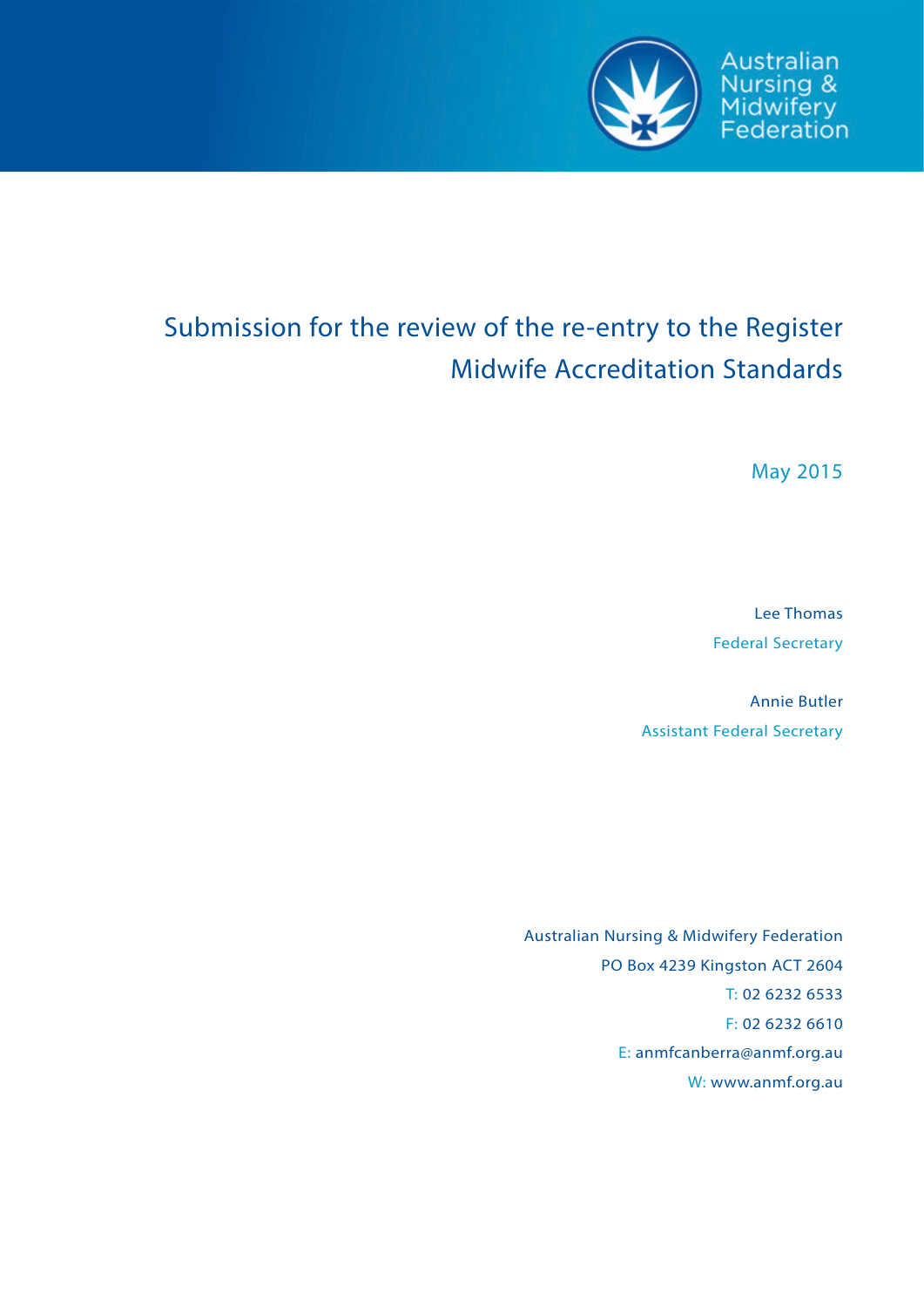# Introduction

Established in 1924, the Australian Nursing and Midwifery Federation (ANMF) is the largest professional and industrial organisation in Australia for nurses and midwives, with Branches in each State and Territory of Australia. The core business of the ANMF is the professional and industrial representation of our members and the professions of nursing and midwifery.

With a membership of over 240,000 nurses, midwives and assistants in nursing, our members are employed in a wide range of enterprises in urban, rural and remote locations in both the public and private health and aged care sectors.

Currently, the Australian Nursing and Midwifery Federation (ANMF) represents the largest number of midwives in the country, with over 19,000 members registered as midwives. This is almost two thirds of all registered midwives in Australia, according to the total number of 32,856 shown in the March 2015 statistics for the Nursing and Midwifery Board of Australia  $(NMBA)^1$ .

# General comments:

In responding to Consultation paper 1 for the review of the re-entry to the register midwife accreditation standards, the ANMF wishes to emphasise the following points which form the basis for our position:

- Safe and competent care for birthing women and their babies in Australia is of paramount importance;
- We maintain our ongoing support for continuity of care models for midwifery care;
- Access to a known midwife should be available for all pregnant and birthing women regardless of the presence of clinical risk factors;
- Our members wanting to return to the midwifery profession need to have ready access to an affordable re-entry program;
- The re-entry accreditation standards need to be based on the principle of individual learning, acknowledging that participants of these programs have been previously registered as midwives;
- There are currently only two midwifery re-entry programs accredited by ANMAC and approved by the NMBA. They are both Victorian programs and are not currently being conducted by the approved provider. Considering this, the accreditation standards need to find an important balance between ensuring midwives completing re-entry programs are competent and safe to practice, and, ensuring the standard requirements are not too onerous as to prevent education providers electing to offer the program; and,
- A re-entry program should be conducted over a period not greater than three months

# Specific comments:

**Questions 1 and 2** are not dealt with in this submission as these relate to demographic data.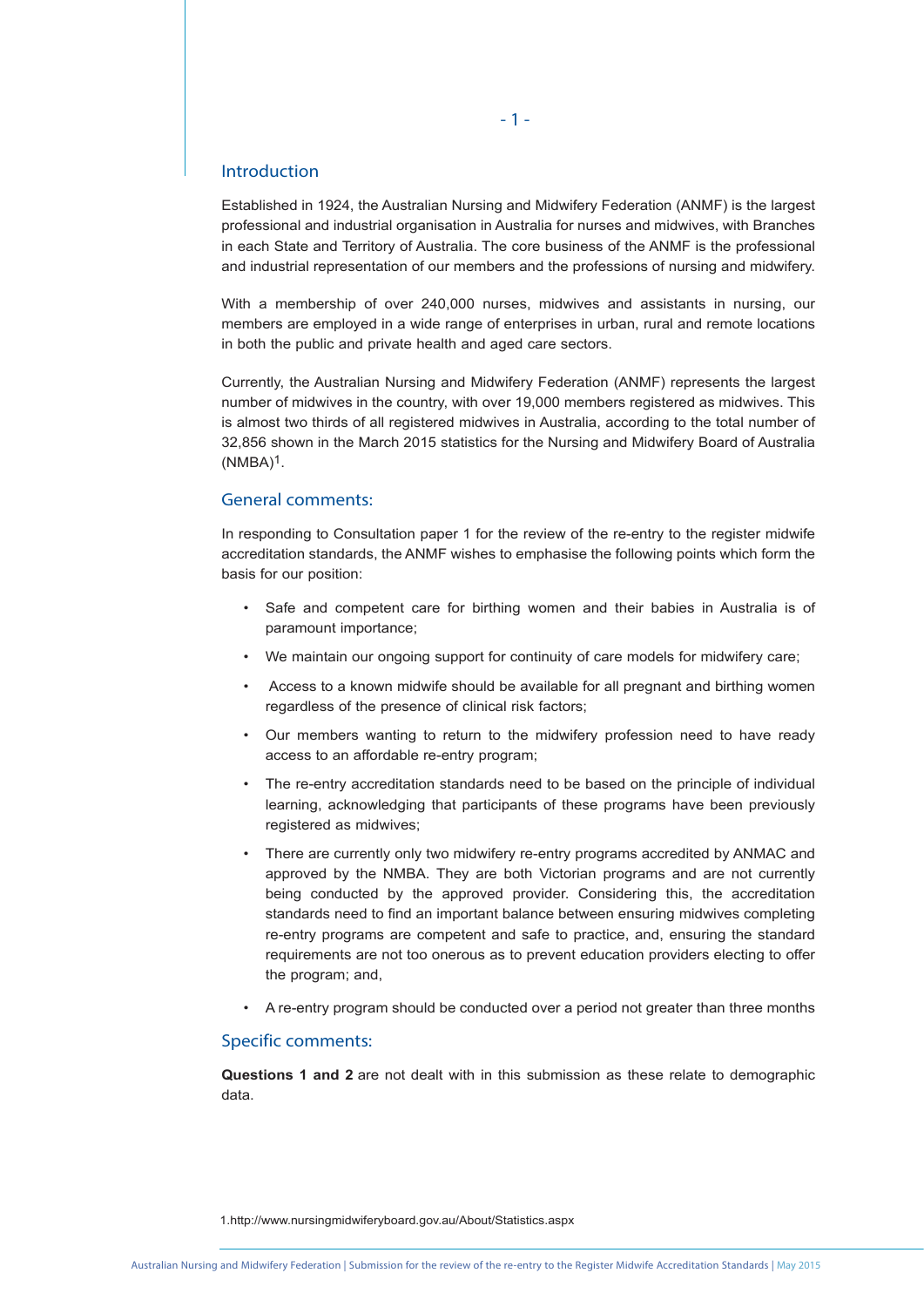$-2 -$ 

**Question 3**

**Proposed Criterion 1.1**

**1.1 Current registration with:** 

**a. Tertiary Education Quality Standards Agency (TEQSA) as an Australian university or other higher education provider offering an entry to practice midwifery program, or** 

**b. TEQSA as an Australian university or other higher education provider not offering an entry to practice midwife program that has a formal agreement in place with an Australian university or other higher education provider with current TEQSA registration and offering an entry to practice midwifery program, or** 

**c. Australian Skills Quality Authority (ASQA) as an Australian registered training organisation that has a formal governance arrangement in place with an Australian university or other higher education provider, which has current registration with TEQSA and offers an entry to practice midwifery program.** 

**Question 3. Do you support the inclusion of the above criterion (a, b and c) in the Re-entry to the Register Midwife Accreditation Standards?** 

**Criterion 1.1a a) Yes b) No Criterion 1.1b a) Yes b) No Criterion 1.1c a) Yes b) No** 

**If you answered 'no', please identify your reason(s) and state how you would amend the content of the specific criterion.** 

# **ANMF Response**

The ANMF supports the inclusion of criterion 1.1, points a, b and c. These inclusions provide assurance that education providers conducting midwifery re-entry programs maintain an important quality standard within an Australian university or the higher education sector. They also enable some flexibility for non-higher education providers to conduct the program in collaboration with an approved TEQSA provider offering an entry to practice midwifery program.

# **Question 4**

**Proposed criterion 4.4 to offer further guidance on content inclusion in re-entry to the register midwifery programs.** 

**The program provider demonstrates:** 

**4.4 Program content includes but is not limited to supporting further development and application of knowledge and skills in:** 

- **a. Reflective practice**
- **b. Research appreciation and translation**
- **c. Legislative, regulatory and ethical requirements for practice**
- **d. Assessment, planning, implementation and evaluation of midwifery care**
- **e. Emergency care including neonatal and maternal resuscitation**
- **f. Pharmacokinetics, pharmacodynamics and the quality use of medicines within the midwifery scope of practice and context**
- **g. Health informatics and health technology.**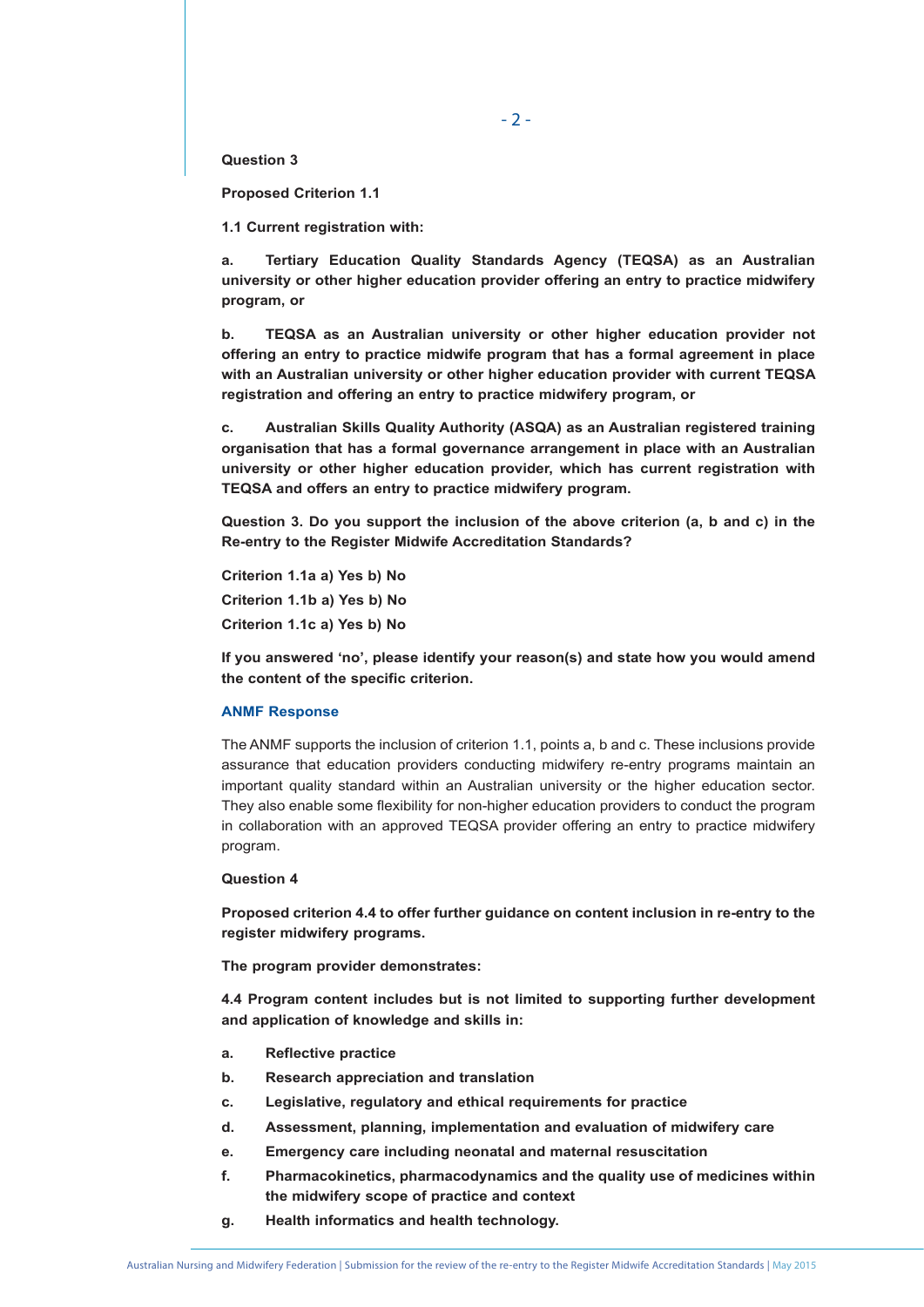**Question 4. Do you support the inclusion of the above criterion in the Re-entry to the Register Midwife Accreditation Standards?** 

**Criterion 4.4a a) Yes b) No Criterion 4.4b a) Yes b) No Criterion 4.4c a) Yes b) No Criterion 4.4d a) Yes b) No Criterion 4.4e a) Yes b) No Criterion 4.4f a) Yes b) No Criterion 4.4g a) Yes b) No** 

**If you answered 'no', please identify your reason(s) and state how you would amend the content of the specific criterion.** 

# **ANMF Response**

The ANMF supports the inclusion of the outlined items for the proposed criterion 4.4, points a) to g). We request the addition of the following two items, to ensure consistency with the *Midwife Accreditation Standards 2014*, namely:

- Critical analysis and evaluation
- Professional advocacy

# **Question 5**

**Proposed criterion 8.11 that stipulates minimum midwifery practice experience requirements are to be approximately 25% of those specified in the Midwife Accreditation Standards.** 

**The program provider demonstrates:** 

**The inclusion of midwifery practice experience in the program, so students can complete the following minimum supervised midwifery practice experience requirements.** 

**'Continuity of care experience' (with recruitment in the third trimester)** 

**a. (iii) engage with a minimum of 2 women—engagement involves attending four antenatal visits, two postnatal visits and, the labour and birth.** 

#### **'Antenatal care'**

**b. Attendance at 25 antenatal episodes of care. This may include women the student is following as part of their continuity of care experiences.** 

#### **'Labour and birth care'**

**c. Under the supervision of a midwife, act as the primary accoucheur for 7 women who experience a spontaneous vaginal birth, which may include women the student has engaged with as part of their continuity of care experiences.** 

**d. Provide direct and active care to an additional 2 women throughout the first stage of labour and, where possible, during birth – regardless of mode.**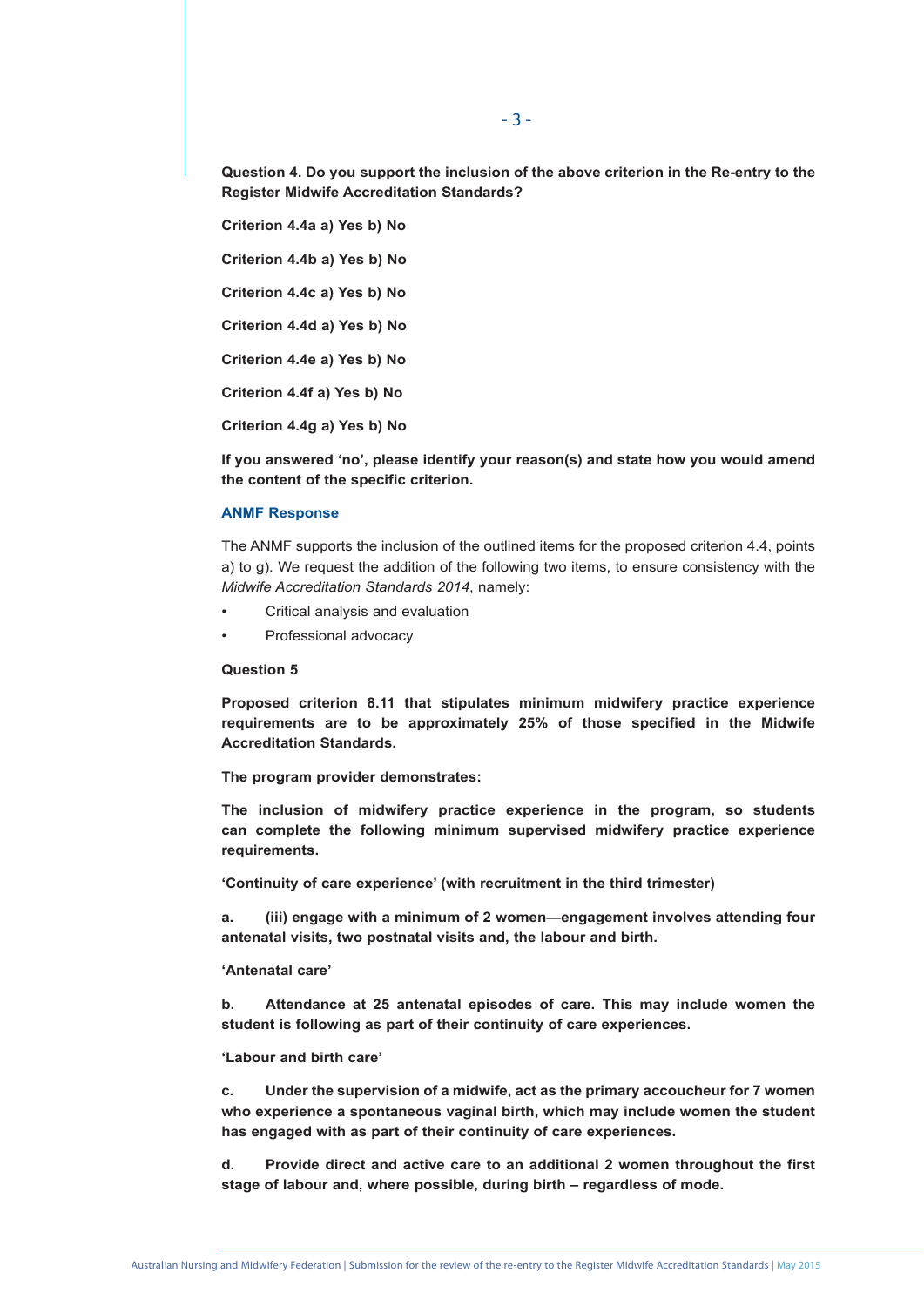# **'Complex care'**

**e. Experience in caring for 10 women with complex needs across pregnancy, labour, birth or the postnatal period. This may include women the student has engaged with as part of their continuity of care experiences.** 

#### **'Postnatal care'**

**f. attendance at 25 postnatal episodes of care with women and, where possible, their babies. This may include women the student has engaged with as part of their continuity of care experiences.** 

# **'Neonatal care'**

**g. (NB – this is not point 'j' as indicated in the consultation paper) Experience in undertaking 5 full examinations of a newborn infant.** 

**NB: All other criteria remain unchanged and footnotes to these criteria will continue to permit minimum practice requirements being counted more than once.** 

**Question 5. Do you support the inclusion of the above proposed criterion in the Re-entry to the Register Midwife Accreditation Standards?** 

**Proposed criterion 8.11: Continuity of care experiences a) Yes b) No Antenatal care a) Yes b) No Labour and birth care a) Yes b) No Complex care a) Yes b) No Postnatal care a) Yes b) No** 

# **ANMF Response**

The ANMF supports a minimum midwifery practice experience requirement for the re-entry program to be stipulated at 25% of those specified in the *Midwife Accreditation Standards 2014*. As we have previously indicated, the re-entry program ideally should be conducted over a three month period. It is considered critical that the midwifery practice experience within re-entry programs is achievable within the three month timeframe.

We agree the continuity of care experience is an essential part of the midwifery practice experience, therefore the ANMF supports the inclusion of two continuity of care experiences in the re-entry program. However, there will obviously need to be some flexibility to allow completion of these continuity of care experiences as defined in the *ANMAC Midwife Accreditation Standards 2014*. The definition of the term 'engagement' for these experiences needs to be adjusted, to ensure two continuity of care experiences can be achieved during the education program timeframe. In order to achieve this requirement, we recommend that engagement should involve attending at least two, but up to four antenatal visits; one to two postnatal visits and the labour and birth.

**Question 6. Please review all standards and criteria and identify any issues, gaps, omissions, duplications or errors.** 

## **Standard 1:**

No further comment

**Standard 2:**  No further comment